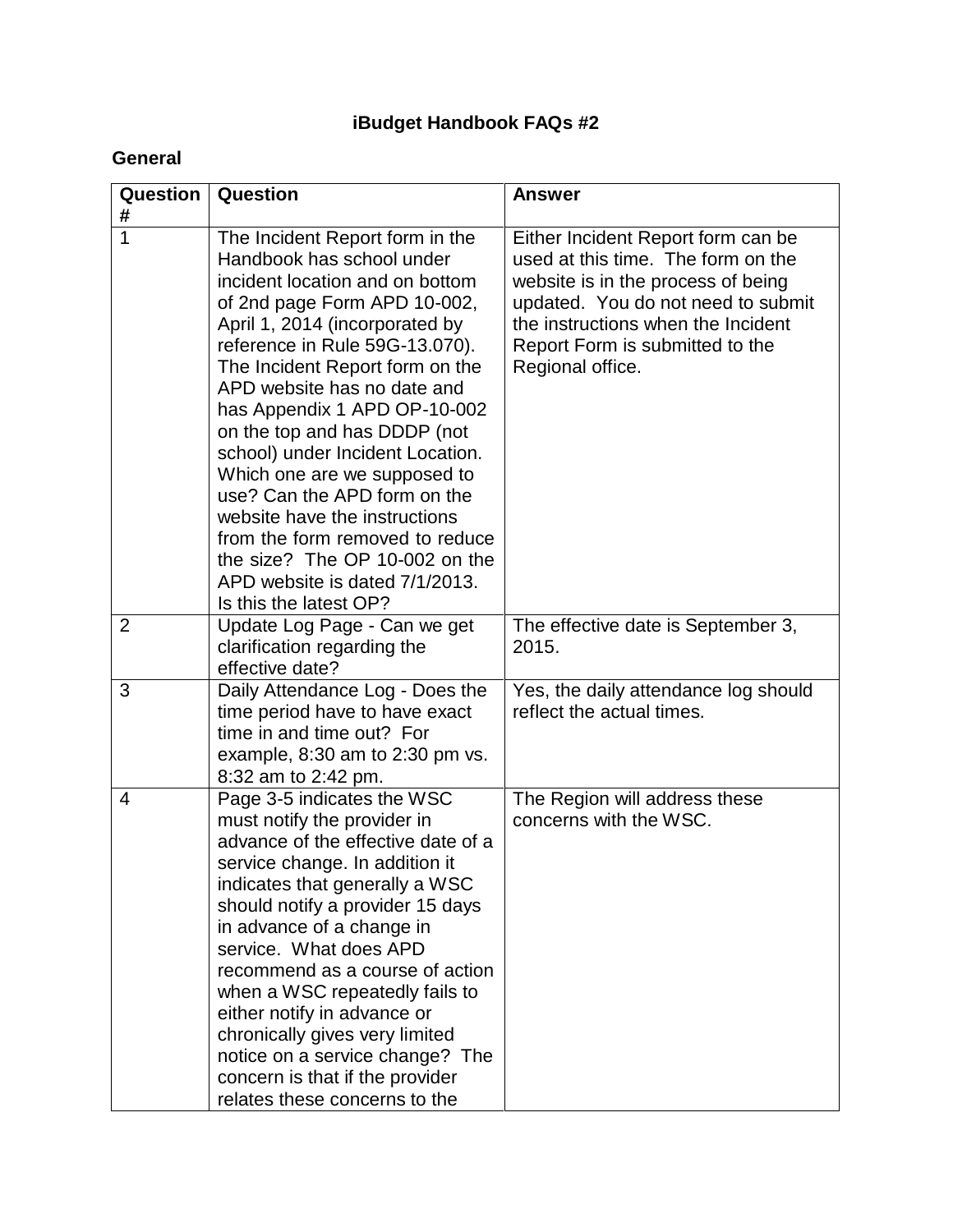|                | Regional office there is a<br>possibility of retaliation by the<br>WSC.                                                                                                                                                                                                                                                     |                                                                                                                                                                                                                                                                                                                                                                                                                                                                         |
|----------------|-----------------------------------------------------------------------------------------------------------------------------------------------------------------------------------------------------------------------------------------------------------------------------------------------------------------------------|-------------------------------------------------------------------------------------------------------------------------------------------------------------------------------------------------------------------------------------------------------------------------------------------------------------------------------------------------------------------------------------------------------------------------------------------------------------------------|
| 5              | Page 2-41 Limitations and<br>Exclusions states, "The<br>recipient's support plan must<br>specifically explain the duties that<br>a personal support provider will<br>perform for the recipient". Does<br>"specifically explain the duties"<br>mean a goal is written and the<br>entity rendering the service is<br>listed?  | This means that the support plan<br>should identify the type of personal<br>support needs of the individual.                                                                                                                                                                                                                                                                                                                                                            |
| 6              | Is a Financial Profile required for<br>everyone receiving funding for<br><b>Supported Living Coach services</b><br>or only if the coach is assisting<br>the recipient with money<br>management when requested by<br>the recipient or legal<br>representative; or the individual is<br>receiving or requesting a<br>subsidy? | Page 2-89 indicates that the Financial<br>Profile is required for recipients<br>residing in their own home not<br>receiving supported living coaching<br>and when the recipient is receiving<br>supported living coaching. The<br>Financial Profile is critical in<br>determining whether or not the<br>housing selected by the recipient is<br>within their financial means, and<br>whether the recipient needs a monthly<br>subsidy which must be approved by<br>APD. |
| $\overline{7}$ | Who fills out the Financial Profile<br>when they don't have a<br>supported living coach?                                                                                                                                                                                                                                    | The WSC, along with the recipient<br>and personal supports provider, if<br>applicable, will review the health and<br>safety checklist and financial profile<br>on a quarterly basis.                                                                                                                                                                                                                                                                                    |
| 8              | Does the most recently<br>promulgated rule supersede<br>other published rules when there<br>is a conflict? Group home rules<br>requires high school or GED for<br>staff but the handbook only<br>requires 18 years of age and<br>experience for standard<br>residential habilitation.                                       | If they are an APD licensed home,<br>they have to meet licensing standards<br>in rule. If they are billing the waiver,<br>they must meet waiver requirements<br>as well. Therefore, if they are both an<br>APD licensed home and waiver<br>provider, the licensing rule has more<br>stringent requirements than the<br>handbook, they still have to meet the<br>licensing requirements.                                                                                 |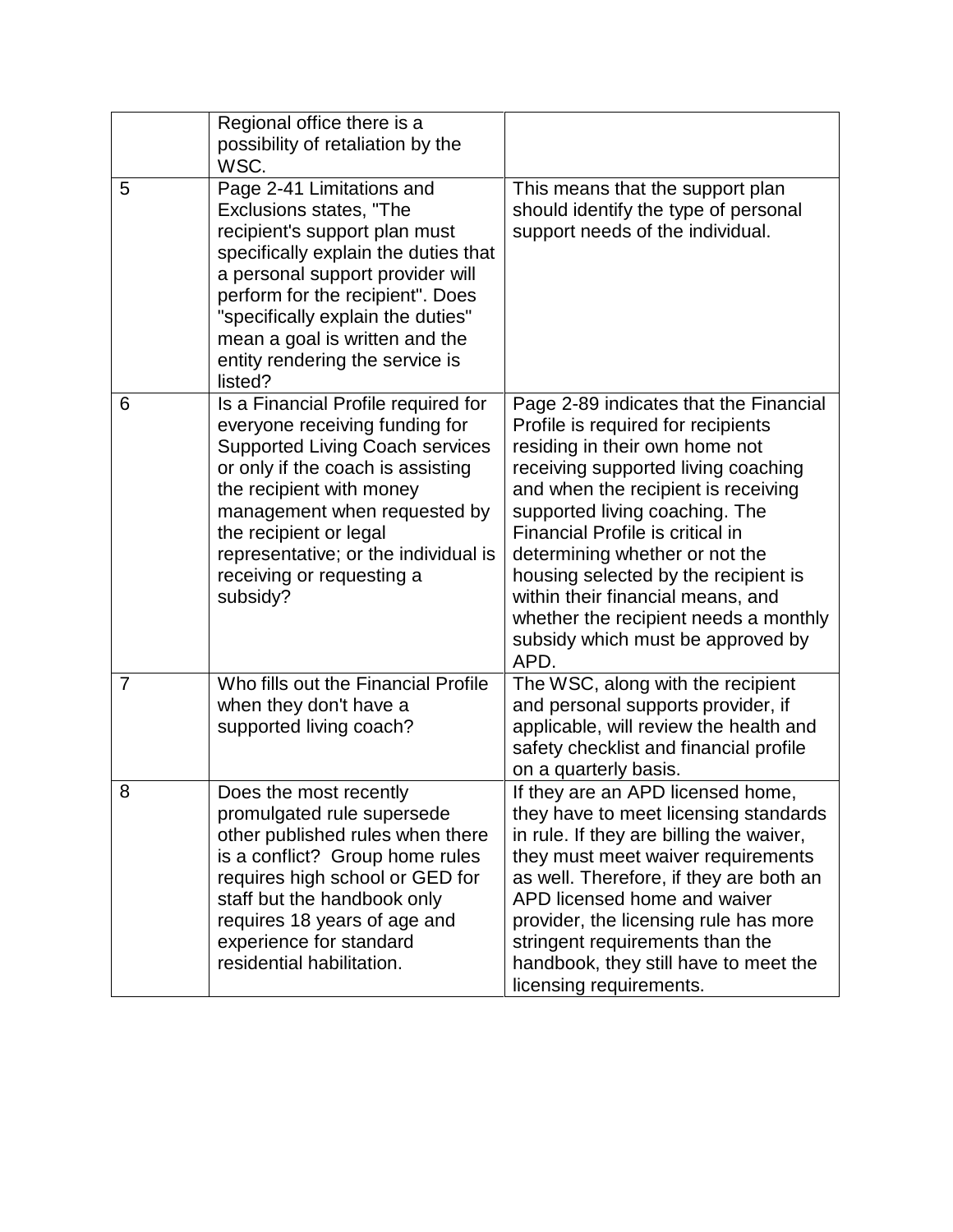#### **PROVIDER ISSUES**

| Question<br>#  | Question                                                                                                                                                                                                                                                                                                                       | <b>Answer</b>                                                                                                                                                                                                                                                                                                                                                                                                                                                                                                                                                  |
|----------------|--------------------------------------------------------------------------------------------------------------------------------------------------------------------------------------------------------------------------------------------------------------------------------------------------------------------------------|----------------------------------------------------------------------------------------------------------------------------------------------------------------------------------------------------------------------------------------------------------------------------------------------------------------------------------------------------------------------------------------------------------------------------------------------------------------------------------------------------------------------------------------------------------------|
| 1              | Who monitors to assure that<br>providers are not billing the<br>agency rate when they are not<br>qualified?                                                                                                                                                                                                                    | APD and Delmarva have the<br>responsibility for this. WSCs must<br>ensure the appropriate rate for solo or<br>agency provider is authorized in the<br>service authorization and that the<br>provider meets the requirements of<br>the handbook to be authorized at the<br>agency rate.                                                                                                                                                                                                                                                                         |
| $\overline{2}$ | H-2 is the Housing Survey<br>form. Page one of the form<br>requests information on whether<br>the dwelling accounts for no<br>more than 10% of the houses or<br>10 % of the units in an apartment<br>complex. We thought the 10%<br>requirement was no longer<br>needed or required. Are you<br>reinstating it with this form? | No, this is not being reinstated.                                                                                                                                                                                                                                                                                                                                                                                                                                                                                                                              |
| 3              | If a provider wants to enroll as an<br>agency to provide occupational,<br>speech, physical or respiratory<br>therapies and has one qualified<br>staff to provide each service, are<br>they an agency or a solo<br>provider?                                                                                                    | The provider is considered an agency<br>provider if they directly hire two or<br>more employees to provide direct<br>services. If the owner is providing<br>direct services, they count as one of<br>the employees. Therefore, if they hire<br>an employee who is not a<br>subcontractor to perform direct<br>services, there are two people doing<br>direct services which would make it an<br>agency. If an owner is providing a<br>different service than the employee, it<br>is still an agency because there are<br>two people providing direct services. |
| 4              | How will APD monitor providers<br>who are enrolled as agencies but<br>won't qualify for the agency rate?<br>How will we ensure it reflects the<br>correct rate in iBudget moving<br>forward?                                                                                                                                   | WSCs and APD staff should verify<br>that a provider qualifies for an agency<br>rate prior to the submittal or approval<br>of a service authorization. Delmarva<br>will also verify at the time of the<br>provider review.                                                                                                                                                                                                                                                                                                                                      |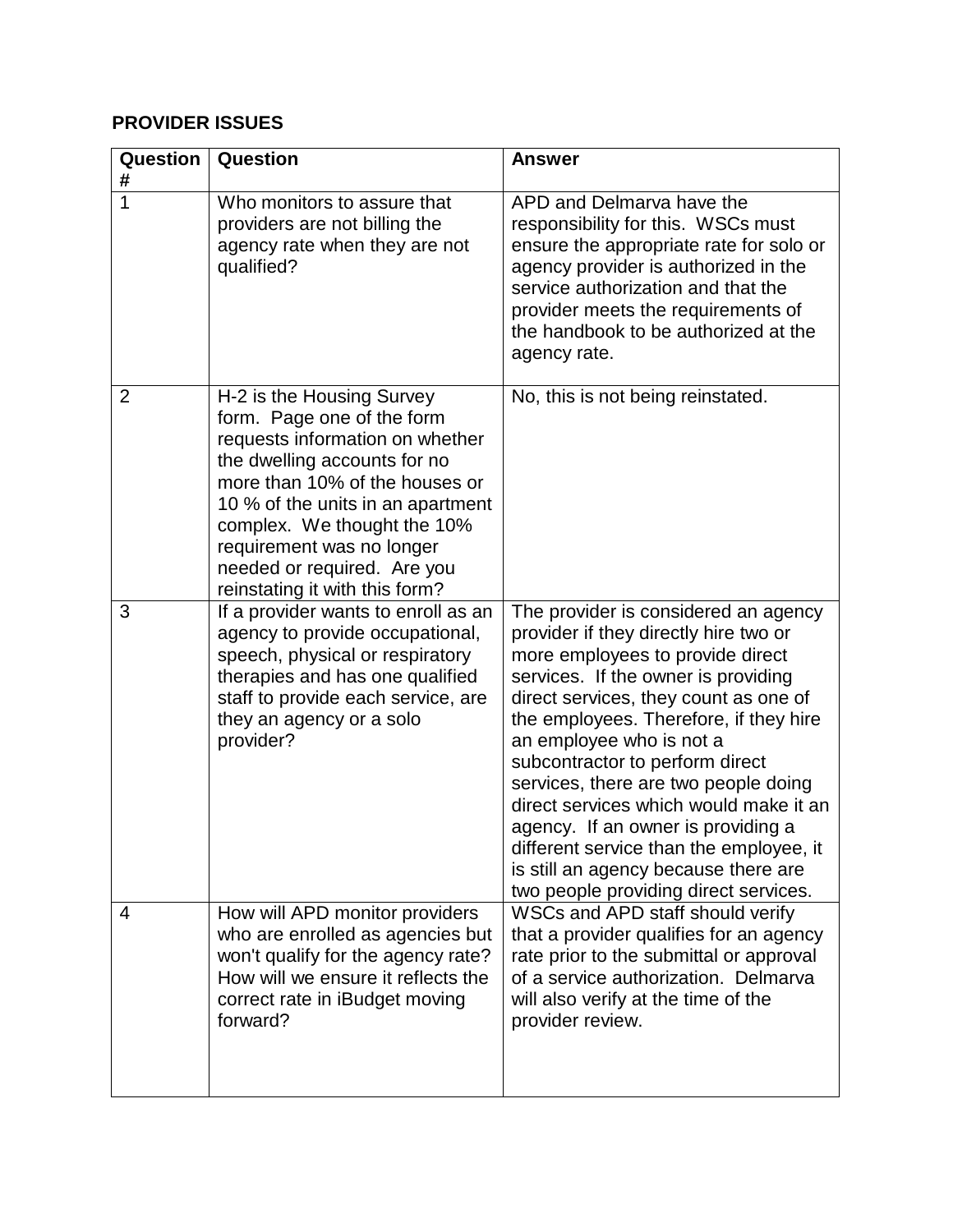| 5 | Does an agency provider who<br>provides nursing services have to<br>be a Home Health Agency or do<br>the employees just have to be<br>certified in their profession? Do<br>they have to be part of a Nurse<br><b>Registry with AHCA?</b> | No, they do not have to be a Home<br>Health Agency or part of a Nurse<br>Registry. However, individuals<br>providing nursing services must be<br>licensed to provide it. |
|---|------------------------------------------------------------------------------------------------------------------------------------------------------------------------------------------------------------------------------------------|--------------------------------------------------------------------------------------------------------------------------------------------------------------------------|
| 6 | Will APD enrollment staff have to<br>send out new agreements to all<br>providers for signature now that<br>there is a new handbook?                                                                                                      | APD staff will use the new Medicaid<br>Waiver Services Agreement at the<br>time of renewal.                                                                              |

### **QUALIFICATIONS**

| Question | Question                                                                                                                                                                                                                                                                                                                      | Answer                                                                                                                                                                                                                                                                                                                                                                                                   |
|----------|-------------------------------------------------------------------------------------------------------------------------------------------------------------------------------------------------------------------------------------------------------------------------------------------------------------------------------|----------------------------------------------------------------------------------------------------------------------------------------------------------------------------------------------------------------------------------------------------------------------------------------------------------------------------------------------------------------------------------------------------------|
| #        |                                                                                                                                                                                                                                                                                                                               |                                                                                                                                                                                                                                                                                                                                                                                                          |
|          | Do administrative, executive,<br>office or ancillary staff need to<br>complete level 2 background<br>screenings?                                                                                                                                                                                                              | Anyone who has direct face-to-face<br>contact with a client or has access to<br>a client's living area, client funds, or<br>client property must have a level 2<br>background screening.                                                                                                                                                                                                                 |
| 2        | The handbook states that<br>Intensive Behavioral oversight<br>must be done by a level 1<br>analyst. We have a level 2 who<br>is currently doing this (because it<br>was previously allowed) and will<br>be a level 1 at the end of<br>January. Can the analyst<br>continue for the few months until<br>she becomes a level 1? | Residential habilitation providers who<br>were already enrolled prior to<br>September 2015 must meet all<br>qualifications of the November 2010<br>handbook. However, any new<br>providers must meet the qualifications<br>as specified in the 2015 Handbook.<br>The direct care qualifications are on<br>page 1-21. Other qualifications can be<br>found on pages 2-47, 2-51, 2-52, 2-<br>54, and 2-55. |

## **TRAINING**

| Question<br># | Question                                                                                                                                                                                                                                                          | <b>Answer</b>                                                                                           |
|---------------|-------------------------------------------------------------------------------------------------------------------------------------------------------------------------------------------------------------------------------------------------------------------|---------------------------------------------------------------------------------------------------------|
|               | We have been notified that the<br>curriculum for the Overview of<br><b>APD Waiver Provider</b><br>Requirements is located on the<br>APD website. There is a<br>Certificate of Completion for the<br>course, however, the certificate<br>does not seem to meet the | Yes, Delmarva will accept this<br>certificate. The certificate will be<br>updated per the requirements. |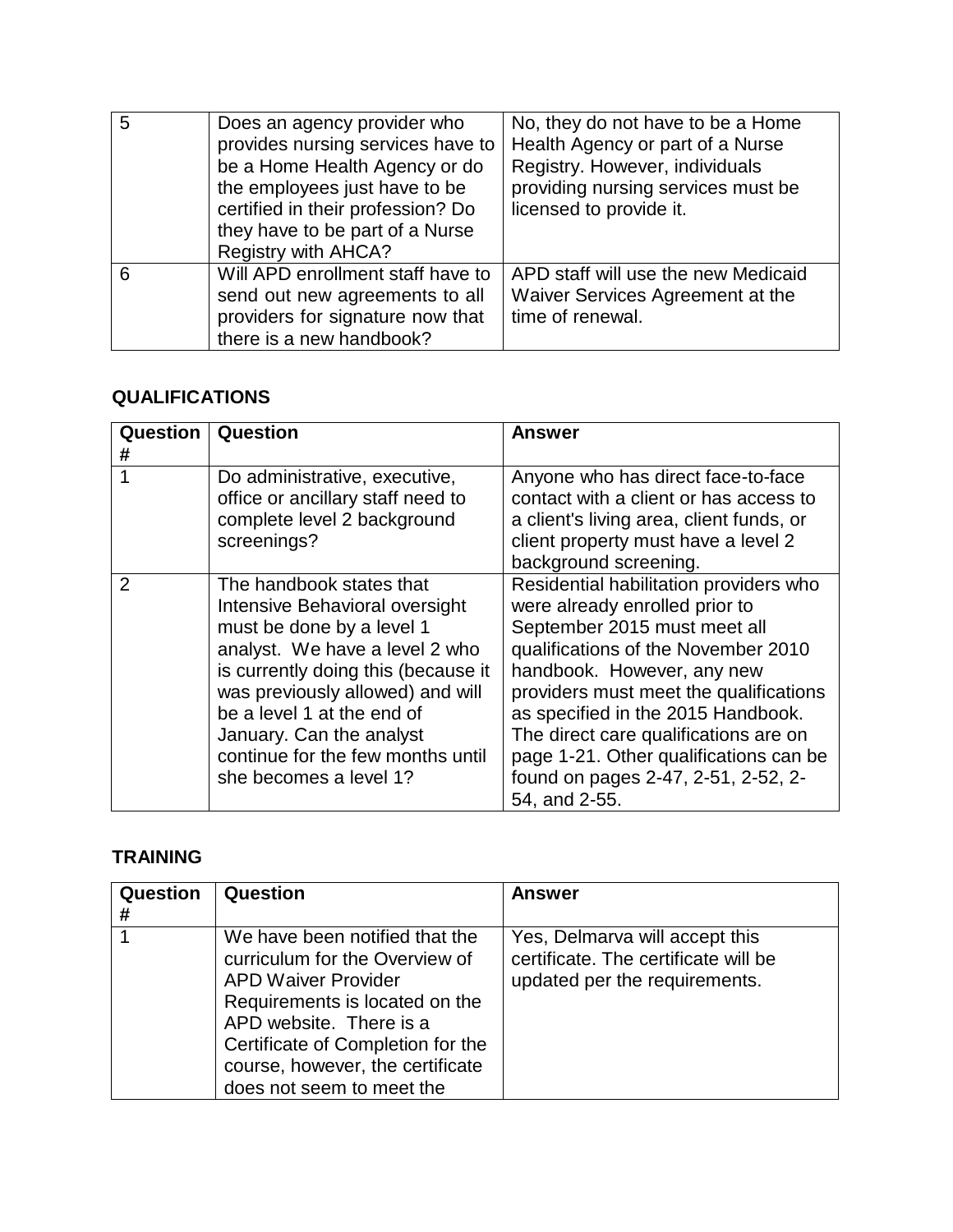|                | certificate requirements found in<br>the new handbook (e.g. date or<br>dates of training). Will this<br>certificate be accepted by<br>Delmarva?                                                                                                                                                                                                                                                                                                                                           |                                                                                                                                                                                                                                                                                                                                                                                                                                                                                                |
|----------------|-------------------------------------------------------------------------------------------------------------------------------------------------------------------------------------------------------------------------------------------------------------------------------------------------------------------------------------------------------------------------------------------------------------------------------------------------------------------------------------------|------------------------------------------------------------------------------------------------------------------------------------------------------------------------------------------------------------------------------------------------------------------------------------------------------------------------------------------------------------------------------------------------------------------------------------------------------------------------------------------------|
| $\overline{2}$ | On page B-6, the certificate for<br>validation of medication<br>administration training requires<br>an original signature of the<br>validating nurse. What is<br>recommended to verify and<br>adequately document validation<br>training if the employee moves<br>to work for another<br>provider? Both the old and the<br>new provider will need to have<br>documentation on file of the<br>validation training, however,<br>only one certificate will have the<br>"original" signature. | The person who was validated (the<br><b>Medication Assistance Provider)</b><br>should keep their own original<br>certificate with the signatures. All<br>employers receive a copy.                                                                                                                                                                                                                                                                                                             |
| 3              | Do we need to have training<br>modules approved by APD<br>before we train staff?                                                                                                                                                                                                                                                                                                                                                                                                          | If training modules are identified in<br>Appendix B table 1 in the required<br>provider basic training and required<br>service specific training, the modules<br>cannot be changed. If this is a new<br>training, the modules require APD<br>approval.                                                                                                                                                                                                                                         |
| 4              | Page C-12 of the handbook<br>says that WSC must have at<br>least 4 hours of employment-<br>related services or benefits<br>planning training. Why are<br>WSC being required to take<br>supported employment training<br>if page 2-75 says we cannot<br>provide any other waiver<br>services?                                                                                                                                                                                              | One responsibility of the support<br>coordinator is to inform and educate<br>consumers currently in Adult Day<br>Training centers, sheltered<br>workshops, or segregated work<br>environments about the options<br>available to obtain competitive<br>employment. The WSC must request<br>a Benefits Planning Query (BPQY)<br>from the Social Security<br>Administration for each consumer<br>interested in working, which must be<br>discussed with the consumer and<br>legal representative. |
| 6              | How does a provider locate the<br>13 listed required trainings that<br>are required prior to providing<br>services?                                                                                                                                                                                                                                                                                                                                                                       | We are currently offering this course<br>requirement on this link:<br>http://apdcares.org/providers/training/r<br>equirements.htm. After you click on<br>this link scroll down to the                                                                                                                                                                                                                                                                                                          |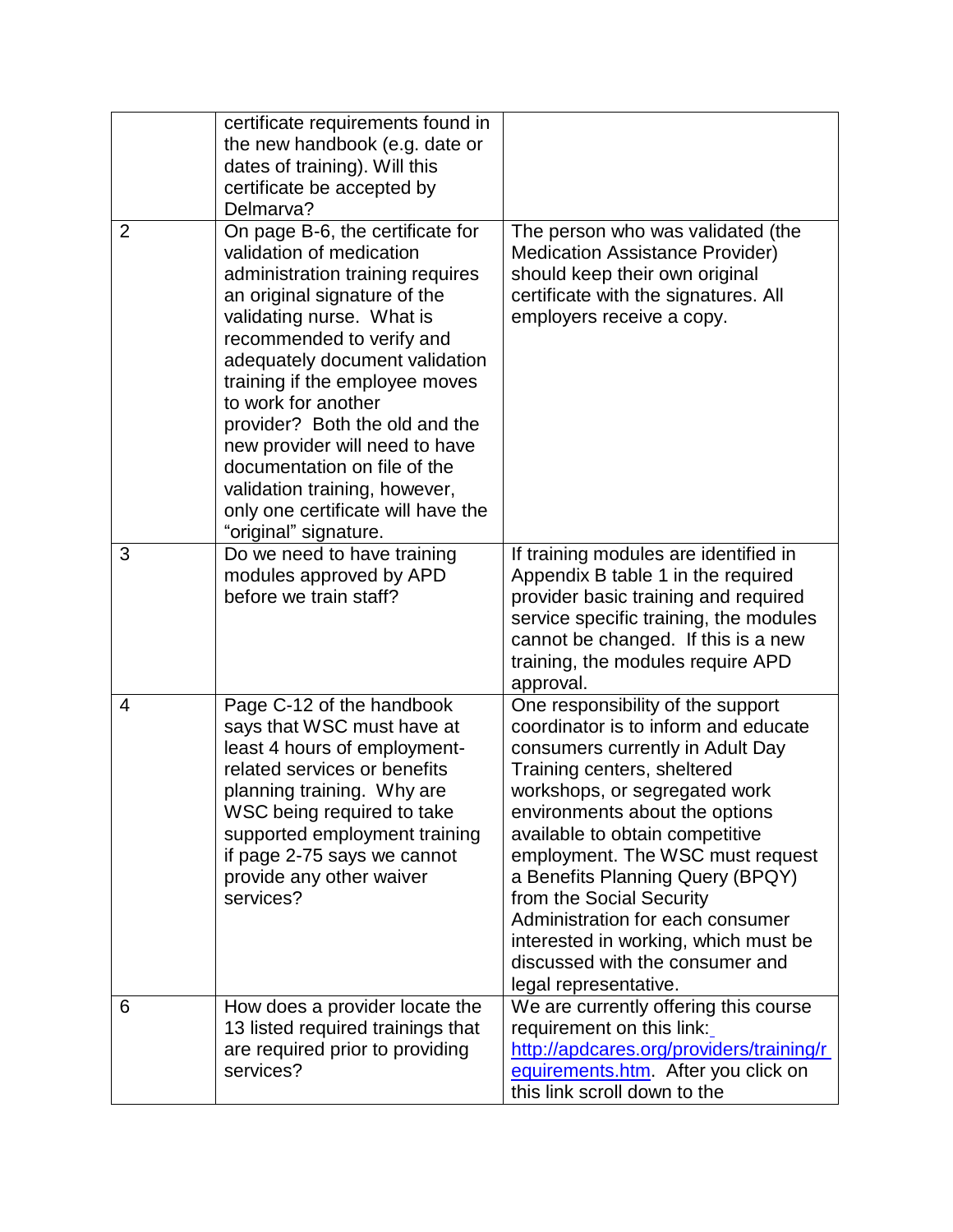|                |                                                                                                                                                                                                                                                                                                                                                                                                                                                                                                                                                                                                                                                                                                                                         | <b>Requirements for All Waiver Providers</b><br>PowerPoint Slideshow. The slideshow<br>starts instantly and provides a<br>certificate of completion at the end of<br>the presentation that can be printed.                                                                                                                                                                                                                                                                                                                                                                                                                                                                                                                                                                                                                                                         |
|----------------|-----------------------------------------------------------------------------------------------------------------------------------------------------------------------------------------------------------------------------------------------------------------------------------------------------------------------------------------------------------------------------------------------------------------------------------------------------------------------------------------------------------------------------------------------------------------------------------------------------------------------------------------------------------------------------------------------------------------------------------------|--------------------------------------------------------------------------------------------------------------------------------------------------------------------------------------------------------------------------------------------------------------------------------------------------------------------------------------------------------------------------------------------------------------------------------------------------------------------------------------------------------------------------------------------------------------------------------------------------------------------------------------------------------------------------------------------------------------------------------------------------------------------------------------------------------------------------------------------------------------------|
| $\overline{7}$ | The iBudget Handbook became<br>rule on September 3, 2015. The<br>Handbook states in Appendix B<br>(page B-2):<br>"New provider staff,<br>management staff, and solo<br>providers enrolled and hired to<br>render services after the<br>promulgation of this rule must<br>be in compliance with the rule."<br>The handbook allows up to 18<br>months for current staff to come<br>into compliance with new<br>requirements. Providers are<br>required to adhere to the<br>iBudget Handbook now for new<br>staff hired after September 3,<br>2015 even though the state<br>TRAIN system is not up and<br>running yet, and other resources<br>are not available. What<br>considerations will be made by<br>Delmarva for those individuals? | When providers are scheduled for<br>review they are to provide Delmarva<br>documented proof (i.e., W-4, offer<br>letter, etc.) of the date of hire of their<br>employees to determine if they have<br>completed their training requirements<br>within the specified time<br>frames. Existing employees are to<br>complete the mandatory training<br>requirements within 18 months (by<br>March 3, 2017) from the date the<br>iBudget Handbook became<br>rule. Employees hired September 3,<br>2015 forward are to complete their<br>training courses within the stipulated<br>times frames listed. All trainings listed<br>to be in compliance to the iBudget<br>Handbook are available and can be<br>located in the APD Training<br>Calendar. Enhancements are in the<br>works with the many of the courses<br>becoming available on TRAIN in the<br>near future. |
| 8              | 1-28 - Provider Agency<br>Requirement - For training via<br>TRAIN, is there a way to print<br>out a hard copy of the training<br>certificate?                                                                                                                                                                                                                                                                                                                                                                                                                                                                                                                                                                                           | Yes, once the TRAIN system is live,<br>there will be a hard copy of the<br>training certificate issued upon<br>completion of the course. The<br>certificate will be maintained in the<br>provider's transcript on the TRAIN<br><b>Florida Learning Management</b><br>System.                                                                                                                                                                                                                                                                                                                                                                                                                                                                                                                                                                                       |
| 9              | B-4 and B-7 - When will<br>Department of Health TRAIN<br>system be available to APD<br>providers and what required<br>training will be on the TRAIN<br>system?                                                                                                                                                                                                                                                                                                                                                                                                                                                                                                                                                                          | The target date for the implementation<br>of the TRAIN Florida Learning<br>Management System is Spring 2016.<br>The APD courses available at that<br>time will be Direct Care Core<br>Competencies, Zero Tolerance, and<br>HIPAA. Others trainings will be added<br>over time.                                                                                                                                                                                                                                                                                                                                                                                                                                                                                                                                                                                     |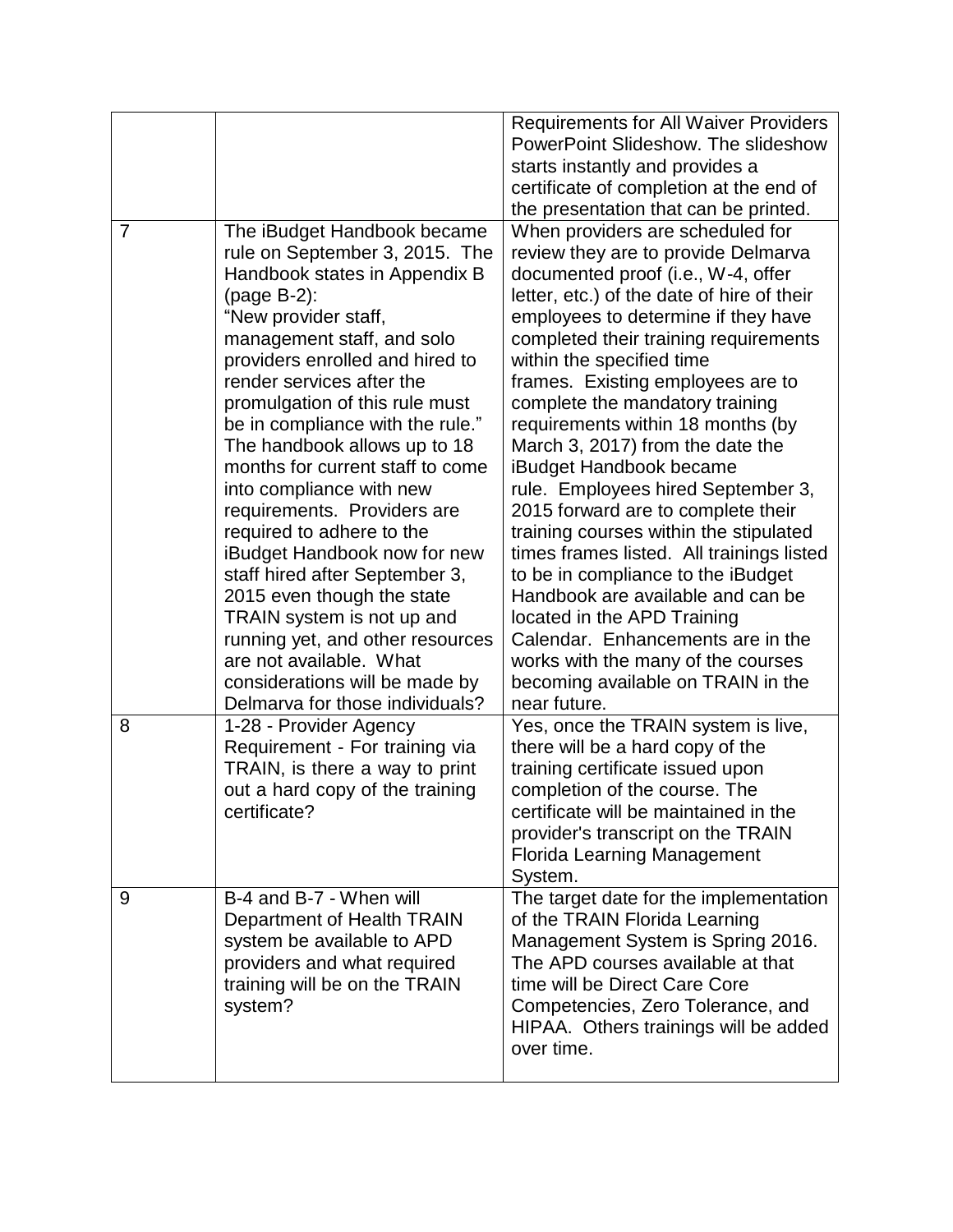| 10 | B-7 Overview of APD Waiver<br><b>Provider Requirements - Please</b><br>verify this training can be done<br>via review of APD power point<br>(65 slides) and printing the<br>Certificate of Completion. This<br>option is not listed under Trainer<br>Qualifications column. Clarify<br>this training is not required to be<br>completed within 18 months for<br>employees hired before Sept.<br>2015. | The Requirements for All Waiver<br>Providers is available on the APD<br>website and a certificate of completion<br>is issued upon completion of the<br>course. Pursuant to the handbook,<br>Appendix B-2, provider staff,<br>management staff, and solo providers<br>rendering services prior to the<br>promulgation will have 18 months<br>from the date of this handbook's<br>promulgation to come into compliance<br>with new training requirements not<br>previously completed in this Appendix.<br>New provider staff, management staff,<br>and solo providers enrolled and hired<br>to render services after the<br>promulgation of this rule must be in |
|----|-------------------------------------------------------------------------------------------------------------------------------------------------------------------------------------------------------------------------------------------------------------------------------------------------------------------------------------------------------------------------------------------------------|----------------------------------------------------------------------------------------------------------------------------------------------------------------------------------------------------------------------------------------------------------------------------------------------------------------------------------------------------------------------------------------------------------------------------------------------------------------------------------------------------------------------------------------------------------------------------------------------------------------------------------------------------------------|
| 11 | Appendix J - Qualifications for<br><b>Trainers/Trainer Agreement</b><br>Form - Who should interested<br>providers who meet the 1-9<br>criteria to be a certified trainer<br>contact? What is the process<br>and timeframe for becoming<br>certified?                                                                                                                                                  | compliance with the rule.<br>The documents should be sent to<br>Pamela.London@apdcares.org. The<br>timeframe varies and is contingent<br>upon receipt of documentation.                                                                                                                                                                                                                                                                                                                                                                                                                                                                                        |
| 12 | Appendix J - Qualifications for<br><b>Trainers/Trainer Agreement</b><br>Form - Is APD's intent to<br>eliminate all qualified trainers<br>and have all required training<br>done by APD staff or on TRAIN<br>system?                                                                                                                                                                                   | APD is not eliminating trainers. The<br>Agency goal is for all APD training to<br>be accessible to all providers at no<br>cost.                                                                                                                                                                                                                                                                                                                                                                                                                                                                                                                                |
| 13 | Appendix J - Qualifications for<br><b>Trainers/Trainer Agreement</b><br>Form - Who should the trainer<br>send their Trainer Agreement<br>form and reports at the Central<br>office and when is it due? When<br>is first 6 month report due?                                                                                                                                                           | If current trainers want to continue<br>training, they will need to complete the<br>application process. Documents<br>should be sent to<br>Pamela.London@apdcares.org.<br>Existing providers should continue to<br>train but must complete the<br>requirements within 12 months.<br>Reports should be submitted to APD<br>State Office on a semi-annual basis.<br>The first report is due within 6 months<br>of initiating the Trainer Agreement.                                                                                                                                                                                                              |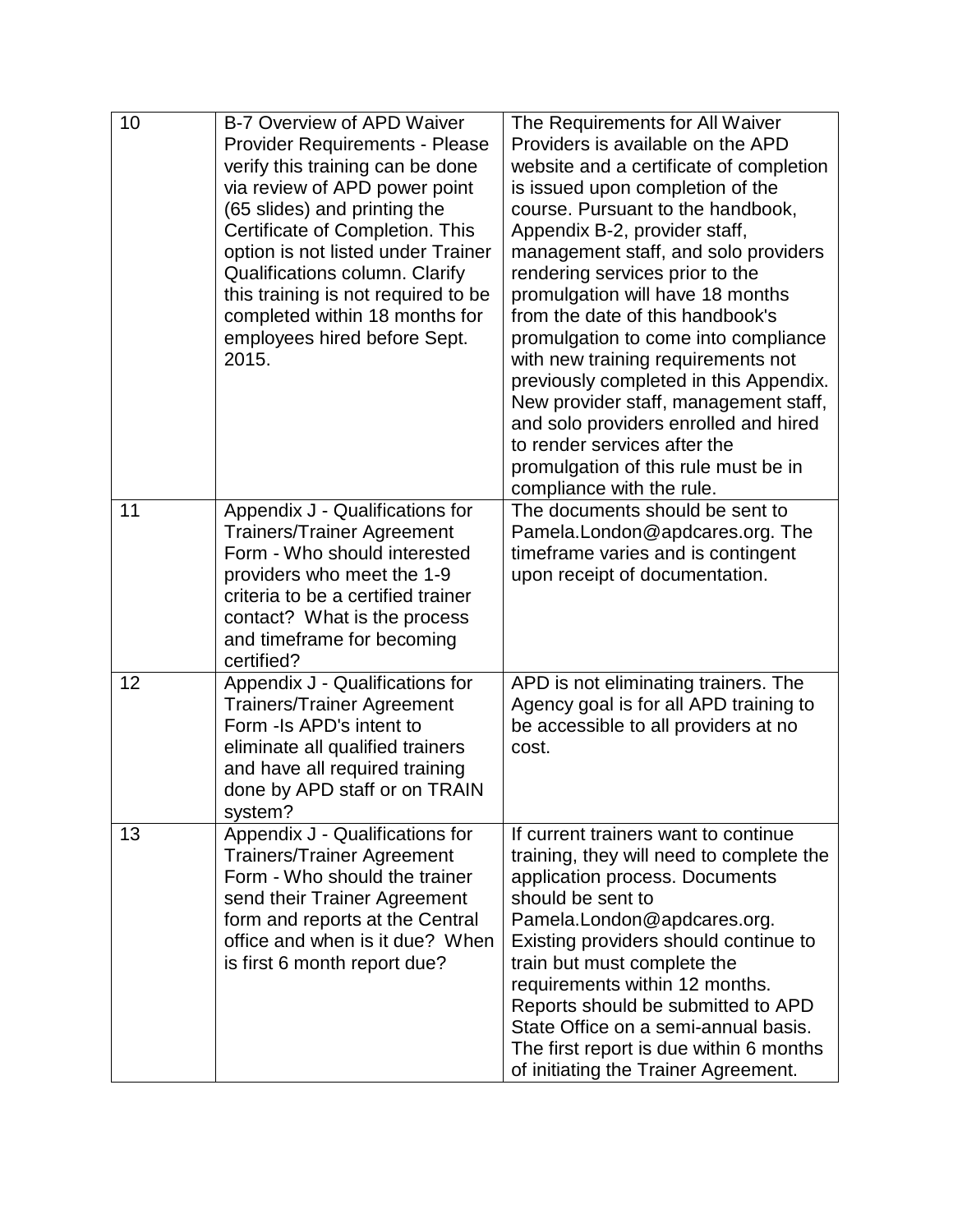| 14 | Appendix J - regarding<br>Agreement - What does "falls<br>from good standing with APD<br>licensure" and "no licensure<br>issues" mean?                                                                                                                                                                                                                                                                                                                                                                                                                                                                                                   | A provider who has a current valid<br>license with (1) no open/pending<br>administrative complaints or (2) no<br>prior licensure revocations or<br>suspensions would satisfy the intent of<br>this standard.                                                                                                                                                                                                        |
|----|------------------------------------------------------------------------------------------------------------------------------------------------------------------------------------------------------------------------------------------------------------------------------------------------------------------------------------------------------------------------------------------------------------------------------------------------------------------------------------------------------------------------------------------------------------------------------------------------------------------------------------------|---------------------------------------------------------------------------------------------------------------------------------------------------------------------------------------------------------------------------------------------------------------------------------------------------------------------------------------------------------------------------------------------------------------------|
| 15 | Can we still accept HIPAA from<br>DCF? We have a long<br>relationship with DCF and their<br>training content is similar to<br>ours.                                                                                                                                                                                                                                                                                                                                                                                                                                                                                                      | No, except those who had HIPAA<br>training prior to the Rule promulgation.<br>Otherwise, within 18 months of the<br>Rule promulgation all providers must<br>have the HIPAA training in Appendix<br>B on page B-11.                                                                                                                                                                                                  |
| 16 | <b>Direct Care Core Competencies</b><br>listed on page B-7 is currently<br>not available to take at TCC or<br>by an APD certified staff. What<br>is going to happen if APD State<br>Office does not release this<br>curriculum and this training is<br>not available to take by<br>December 3 which will be the<br>last day of the 90 days-time<br>frame for someone that started<br>working on Sept. 3, 2015? Are<br>we going to be penalized?                                                                                                                                                                                          | The Direct Core Competencies is<br>available on the TCC website and a<br>current list of trainers is available on<br>the APD provider calendar. Please<br>see information at this location:<br>http://apdcares.org/providers/training/s<br>ervice-specific-training.htm.                                                                                                                                            |
| 17 | Are the Health and Safety and<br>Introduction to DD courses that<br>are currently being offered<br>through TCC still valid to take?<br>On page B-7 these two classes<br>are not listed individually but are<br>a part of a 5 course content<br>under the Direct Care Core<br>Competencies course title. Also<br>is TCC changing their course to<br>include the rest of the course<br>content listed under DCCC<br>(Person-Centered Planning, and<br>Choice, Right and<br>Responsibilities)? If TCC is not<br>changing its course, please<br>inform us of the process to<br>obtain certification on Basic<br>Person-Centered Planning and | Yes, those courses are still valid.<br>Existing employees are to complete<br>the mandatory training requirements<br>within 18 months (by March 3, 2017)<br>from the date the iBudget Handbook<br>became rule. Employees hired<br>September 3, 2015 forward are to<br>complete their training courses within<br>the stipulated times frames listed.<br>There will be no lapse in availability<br>for this curricula. |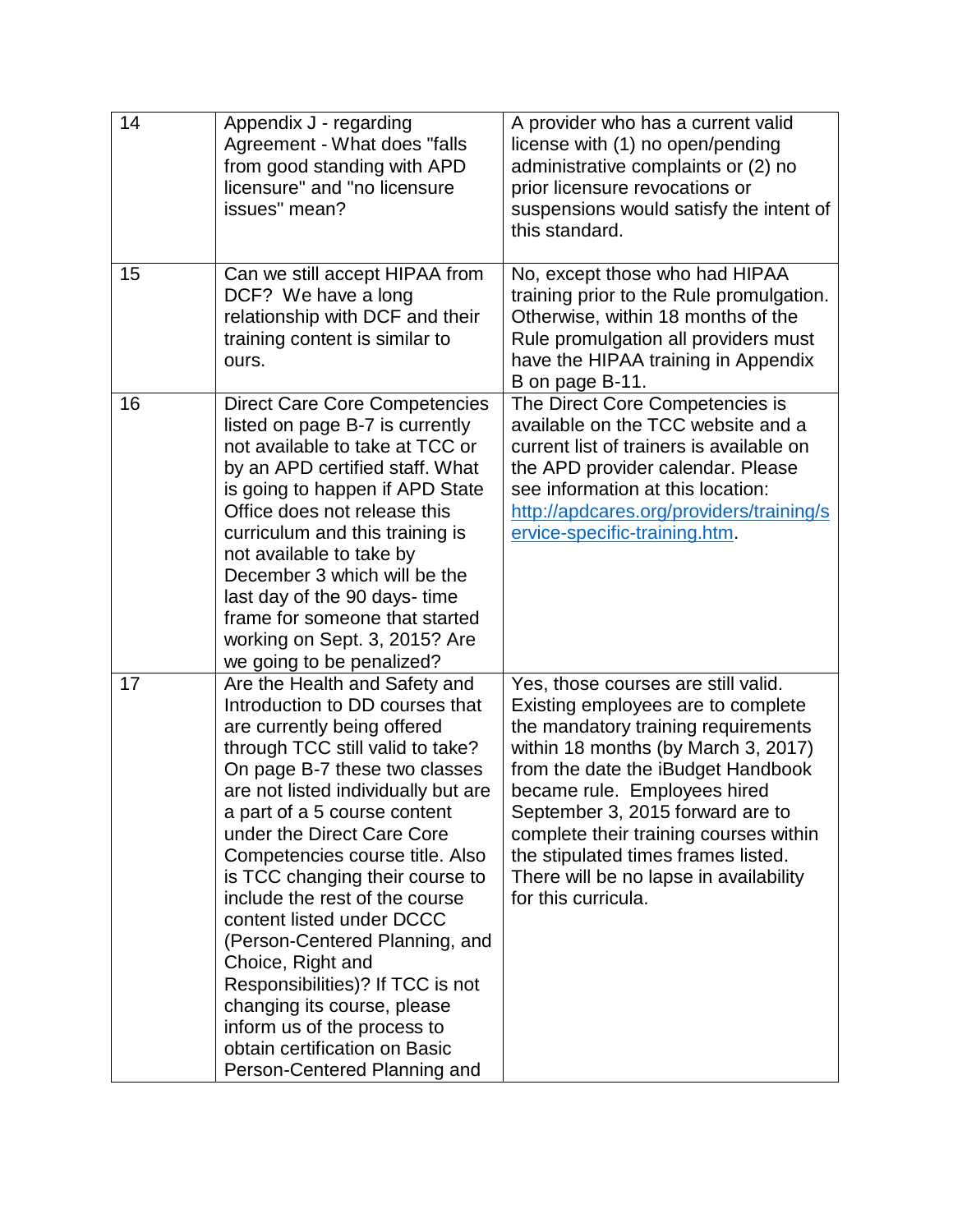|    | Individual Choice, Right and<br>Responsibilities.                                                                                                                                                                                                                                                                                                                                                                                           |                                                                                                                                                                                                                                                                       |
|----|---------------------------------------------------------------------------------------------------------------------------------------------------------------------------------------------------------------------------------------------------------------------------------------------------------------------------------------------------------------------------------------------------------------------------------------------|-----------------------------------------------------------------------------------------------------------------------------------------------------------------------------------------------------------------------------------------------------------------------|
| 18 | Appendix B, Page B-5 - Non-<br>classroom Training has DCF on<br>the list of all acceptable web-<br>based trainings. However, on<br>page B-11 HIPAA does not list<br>DCF as an option for DCF's<br>HIPAA web-based training. Isn't<br>this a contradiction? Can we<br>still use the DCF's HIPAA web-<br>based course or only ATTAIN<br>and CMS are accepted? Are<br>you aware both the Attain and<br>CMS website classes are not<br>working? | The DCF HIPAA course cannot<br>continue to be used except for those<br>who had HIPAA training prior to the<br>Rule promulgation. Otherwise, within<br>18 months of the Rule promulgation<br>all providers must have the HIPAA<br>training in Appendix B on page B-11. |
| 19 | Pages B-9 and B-10 list the<br>acceptable Agency Courses<br>Organization and Titles for CPR<br>and First Aid. If a person takes a<br>CPR class from the American<br>Red Cross or any of the<br>acceptable entities on page B-<br>10 but the course title is not the<br>specific one listed for that entity<br>can we still accept it or not?                                                                                                | It is acceptable if the course content<br>should include CPR and First Aid<br>specific to the iBudget Handbook.                                                                                                                                                       |
| 20 | Are you aware the required<br>American Red Cross titled<br><b>Professional Rescuers and</b><br><b>Health Care Providers appears</b><br>on the certificate as CPR/AED<br>for Professional Rescuers with<br>First Aid?                                                                                                                                                                                                                        | That is acceptable as long as the<br>course content includes CPR and First<br>Aid specific to the iBudget Handbook.                                                                                                                                                   |
| 21 | <b>Medicaid Waiver Documentation</b><br>Training is not listed on the new<br>handbook, is it still required?                                                                                                                                                                                                                                                                                                                                | There is no course with that name in<br>the current handbook. Please refer to<br>Appendix B.                                                                                                                                                                          |
| 22 | On the bottom of page B-2 A.<br>Basic Training states, "All Direct<br><b>Service Providers must</b><br>successfully complete all the<br>basic training courses as noted<br>on Table 1 except Requirements<br>for All Waiver Providers;<br>however, on top of page B-12<br>states, "Section 2: Required of<br>all Independent or Solo                                                                                                        | This is required of all Independent or<br>Solo Providers and Management staff<br>of All Agencies                                                                                                                                                                      |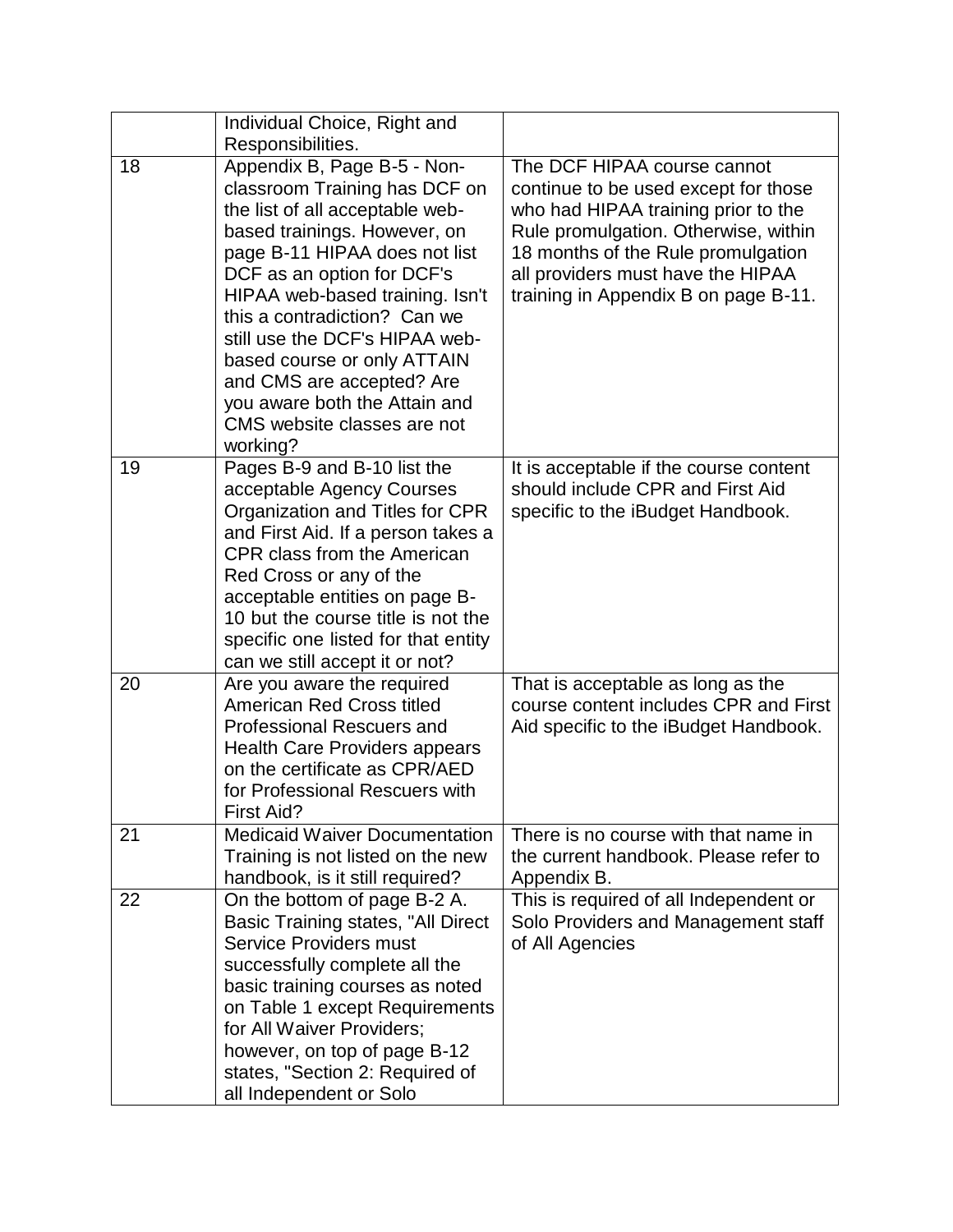|    | Providers and Management staff<br>of All Agencies" for the course<br>titled Requirements for All<br>Waiver Providers. Is the course<br>titled Requirements for All<br>Waiver Providers required for<br>provider agency's independent<br>contractors direct service<br>providers?                                                                                                                                                                                                                                                                               |                                                                                                                                                                                                                                                                                                                                                                                                     |
|----|----------------------------------------------------------------------------------------------------------------------------------------------------------------------------------------------------------------------------------------------------------------------------------------------------------------------------------------------------------------------------------------------------------------------------------------------------------------------------------------------------------------------------------------------------------------|-----------------------------------------------------------------------------------------------------------------------------------------------------------------------------------------------------------------------------------------------------------------------------------------------------------------------------------------------------------------------------------------------------|
| 23 | One section of Handbook<br>states: Provider staff,<br>management staff and solo<br>providers rendering services<br>prior to the promulgation will<br>have 18 months to come into<br>compliance with new training<br>requirements not previously<br>completed. However, under<br>support coordination and<br>supported living it states those<br>two service providers only have<br>12 months to complete Social<br>Security Work Incentives. Do<br>WSCs and SLCs have 12 or 18<br>months to complete training in<br><b>Social Security Work</b><br>Incentives? | Existing supported employment,<br>supported living and WSC providers<br>must complete this training within 18<br>months of the promulgation date.                                                                                                                                                                                                                                                   |
| 24 | When will the Overview of APD<br><b>Waiver Provider Requirements</b><br>training become available?                                                                                                                                                                                                                                                                                                                                                                                                                                                             | We are currently offering this course<br>requirement on this link:<br>http"//apdcares.org/providers/training/r<br>equirements/htm. After you click on<br>this link scroll down to the<br><b>Requirements for All Waiver Providers</b><br>PowerPoint Slideshow. The slideshow<br>starts instantly and provides a<br>certificate of completion at the end of<br>the presentation that can be printed. |
| 25 | Can trainers with current train-<br>the-trainer certificates for Zero<br><b>Tolerance and Core</b><br>Competency continue to train<br>those courses or must they now<br>follow the application process<br>identified in appendix J?                                                                                                                                                                                                                                                                                                                            | If current trainers want to continue<br>training, they will need to complete the<br>application process. Existing<br>providers should continue to train but<br>must complete the requirements<br>within 12 months.                                                                                                                                                                                  |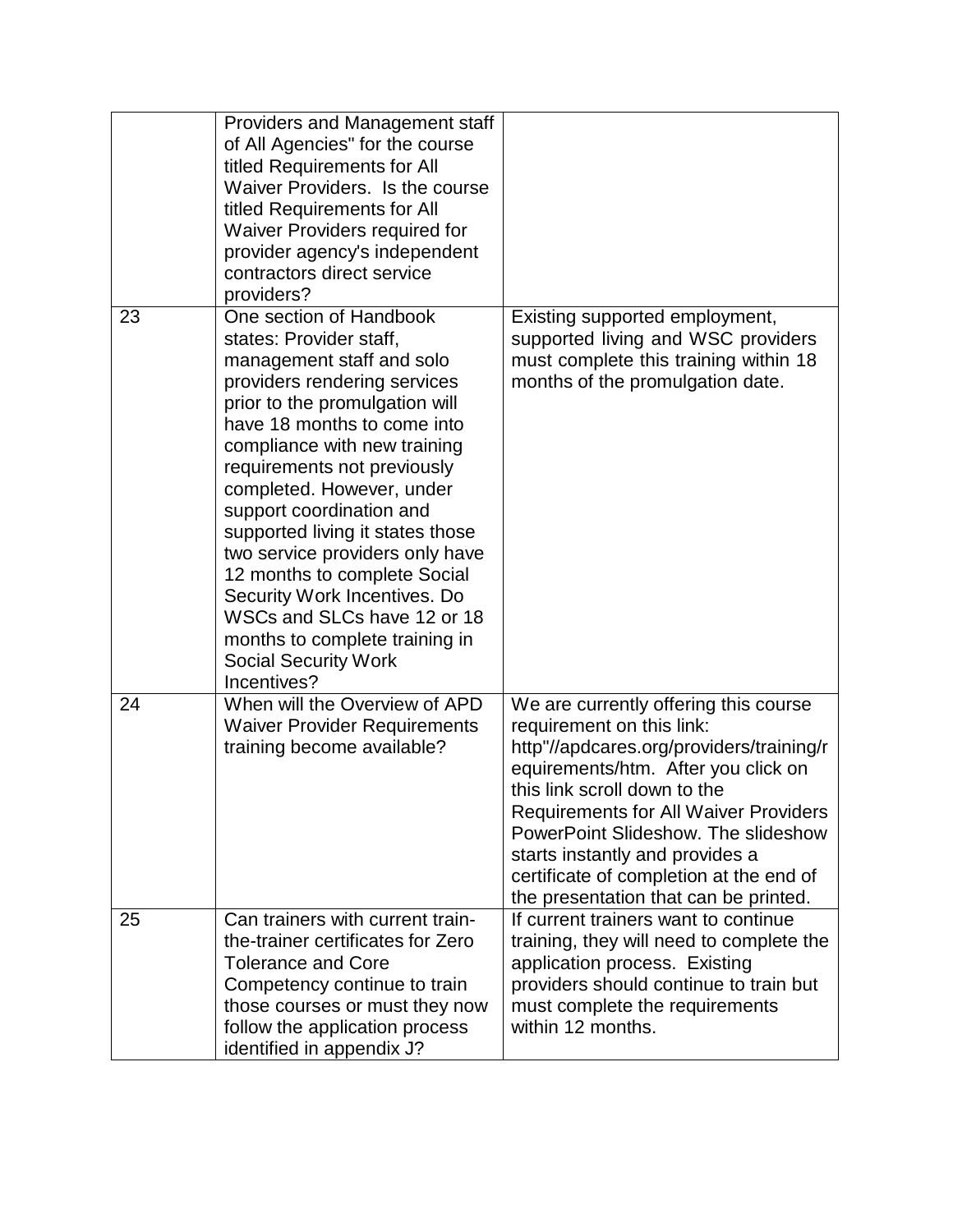#### **SERVICES**

| Question<br>#  | Question                                                                                                                                                                                                                                                                                                                                                                                     | <b>Answer</b>                                                                                                                                                                                                                                                                                                                                                                                  |
|----------------|----------------------------------------------------------------------------------------------------------------------------------------------------------------------------------------------------------------------------------------------------------------------------------------------------------------------------------------------------------------------------------------------|------------------------------------------------------------------------------------------------------------------------------------------------------------------------------------------------------------------------------------------------------------------------------------------------------------------------------------------------------------------------------------------------|
| 1              | Provider of DME and CMS is<br>asking how to handle the<br>change in CMS requirements<br>related to wipes, page 2-26<br>which limits wipes to individuals<br>over the age of 21 and then only<br>if they receive incontinent<br>supplies. We currently have<br>service authorizations for wipes<br>for children under 21 as well as<br>individual over 21 who get no<br>incontinent supplies. | Providers should use the normal<br>procedure to submit claims for<br>consumable medical supplies under<br>the Medicaid State Plan. Items not<br>specifically identified on the fee<br>schedules should be submitted as a<br>request for Special Services under<br>Early and Periodic Screening,<br>Diagnostic, and Treatment (EPSDT)<br>for eQHealth to review for supplies,<br>such as wipes. |
| $\overline{2}$ | Exactly where in the handbook<br>does it state that WSC must<br>submit support plans and<br>supporting documentation to<br>APD 20 days prior to support<br>plan start date?                                                                                                                                                                                                                  | Support plans must be completed<br>annually. They must be provided to<br>APD upon request per the Medicaid<br><b>Waiver Services Agreement.</b>                                                                                                                                                                                                                                                |
| 3              | Pages 2-79, 2-89 and 2-90 all<br>refer to the APD Health and<br>Safety Checklist and the APD<br>housing survey as 2 separate<br>documents. Where is the APD<br>Health and Safety checklist?                                                                                                                                                                                                  | The Health and Safety Checklist can<br>be found on the APD website at the<br>following location:<br>http://apdcares.org/customers/support<br>ed-living/                                                                                                                                                                                                                                        |
| 4              | Page 2-69 says that for persons<br>over age 21 who have chosen<br>limited support coordination,<br>they or their representative must<br>have completed the approved<br>training on the APD iBudget<br>Waiver system. Who at APD<br>will be providing this training and<br>will they be going to these<br>individuals who typically have no<br>transportation?                                | Waiver support coordinators provide<br>training to families as part of their<br>face-to-face contacts regarding how<br>the iBudget waiver works.                                                                                                                                                                                                                                               |
| 5              | If direct care providers are to<br>transport the consumer, are they<br>allowed to charge the consumer<br>mileage for anything over 15<br>miles?                                                                                                                                                                                                                                              | The Handbook does not allow<br>providers to charge clients for<br>transportation which is an inherent<br>part of the service they are providing.                                                                                                                                                                                                                                               |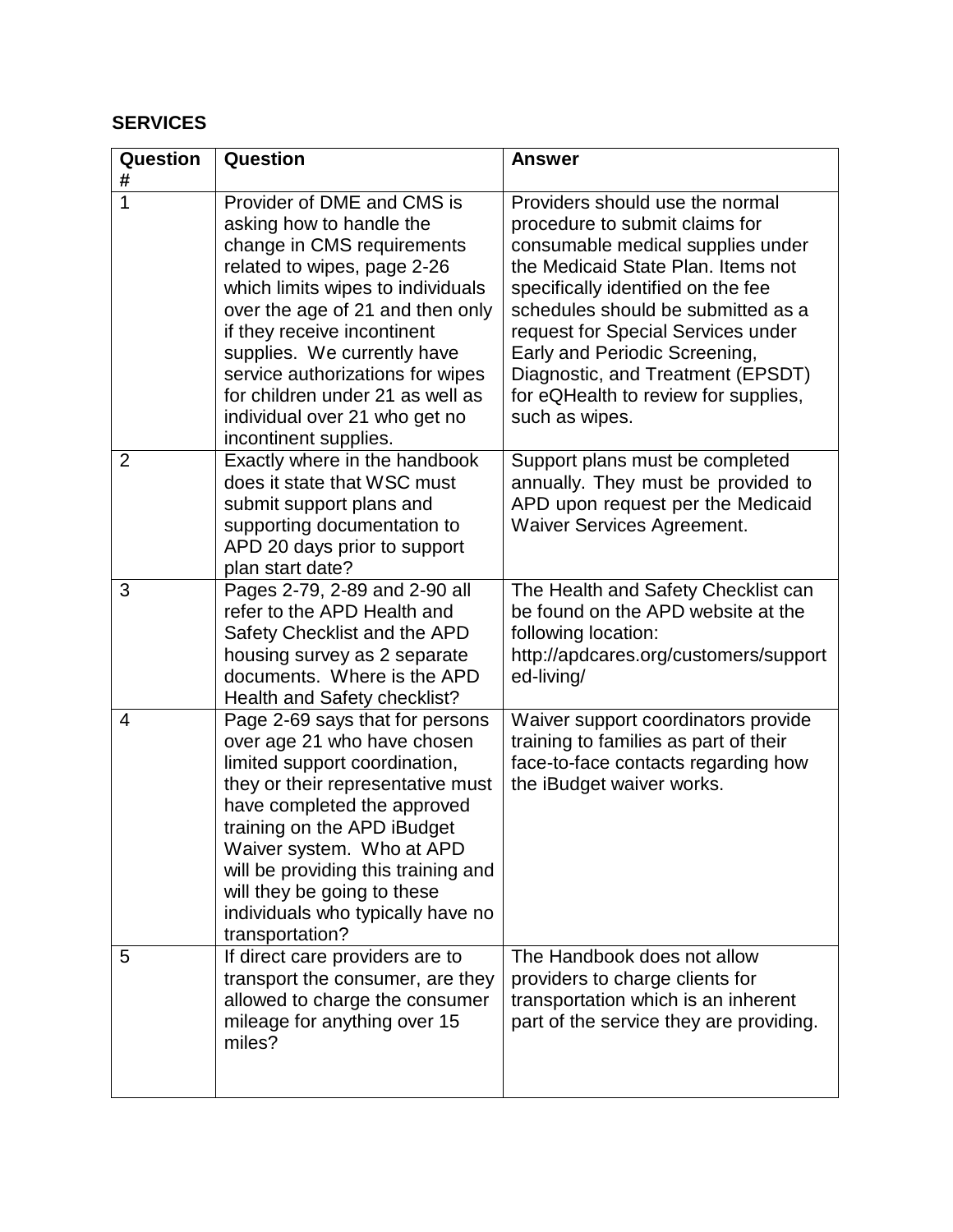| 6  | Page 2-74 says that WSCs do<br>not have an option to decline to<br>serve recipients who choose<br>services and if the recipients are<br>within the geographic<br>boundaries approved by APD,<br>the WSC has the capacity to<br>serve them. How does that work<br>if the WSC already has a full<br>caseload?                            | The Regional office should only be<br>sending information on WSC's who<br>have availability on their caseload<br>when sending a selection packet to a<br>consumer.                    |
|----|----------------------------------------------------------------------------------------------------------------------------------------------------------------------------------------------------------------------------------------------------------------------------------------------------------------------------------------|---------------------------------------------------------------------------------------------------------------------------------------------------------------------------------------|
| 7  | Page 2-87 talks about situations<br>that require a more immediate<br>change to the service<br>authorization and what WSC<br>must do. One of the bullets<br>says that WSC must "document<br>the conversation in both the<br>provider's and WSC's case<br>notes." How does the WSC<br>document anything in the<br>provider's case notes? | WSC's are expected to ensure the<br>conversation is accurate in their own<br>case notes.                                                                                              |
| 8  | Page 2-87 it talks about in the<br>event of an emergency sending<br>updated support plan and<br>supporting documentation within<br>3 calendar days. Does that<br>mean someone from APD will<br>be reviewing them promptly<br>even if it is on a weekend?                                                                               | If a WSC is aware of an emergency<br>service need they cannot address<br>after hours, they should call the<br>Region's after hour telephone number<br>for immediate assistance.       |
| 9  | On page 2-80, when talking<br>about contacts it says "These<br>contacts or activities are not<br>merely incidental, but are<br>planned" and that these<br>contacts can be via telephone,<br>letter writing, or e-mail. How do<br>we "plan" a telephone call, letter,<br>or to send an e-mail?                                          | The WSCs needs to plan their<br>contacts to ensure client's needs are<br>being met.                                                                                                   |
| 10 | Page 2-82 the new handbook<br>says, "The WSC must request a<br><b>Benefits Planning Query from</b><br>the Social Security<br>Administration for each recipient<br>who indicates an interest in<br>working." However, the very<br>next bullet says "The BPQY will                                                                       | One bullet requires the BPQY for<br>individuals interested in working. The<br>other bullet is for people who are<br>working who experience an impact on<br>their income and benefits. |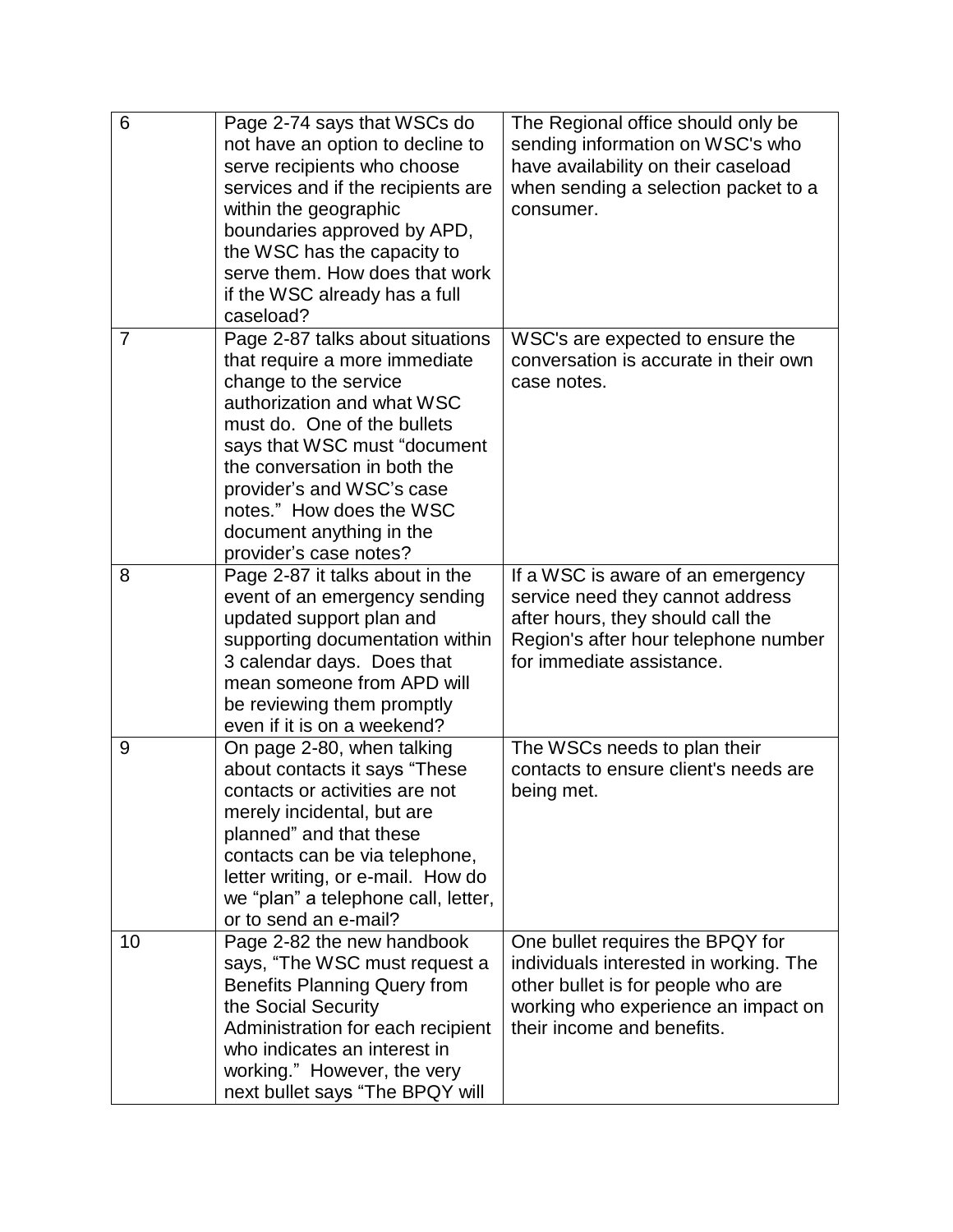|    | be requested only if the recipient<br>experiences an impact on<br>income and benefits." These<br>are contradictory statements as<br>until a recipient actually is<br>placed in a job, there would be<br>no impact on income and<br>benefits.                                                                                                                                                                                                                                                                                          |                                                                                                                                                                                                                                                                                                                                         |
|----|---------------------------------------------------------------------------------------------------------------------------------------------------------------------------------------------------------------------------------------------------------------------------------------------------------------------------------------------------------------------------------------------------------------------------------------------------------------------------------------------------------------------------------------|-----------------------------------------------------------------------------------------------------------------------------------------------------------------------------------------------------------------------------------------------------------------------------------------------------------------------------------------|
| 11 | Page 2-73 the handbook states,<br>"Waiver support coordination<br>applications who are employed<br>as the time of application as a<br>Medicaid waiver provider and<br>who intend to remain in their<br>current employment" must<br>submit and receive approval a<br>plan for duel employment.<br>However, on page 2-75, it says<br>WSC must not "At the time of<br>certification and any time<br>thereafter, provide waiver<br>services within the state of<br>Florida other than support<br>coordination." This is<br>contradictory. | This is not contradictory as some<br>support coordinators are dually<br>employed in jobs that are not tied to<br>being a service provider.                                                                                                                                                                                              |
| 12 | Page A-8 the last bullet under<br>WSC says that for recipients<br>receiving Phase 1 supported<br>employment services, there<br>must be documentation<br>indicating the lack of available<br>VR funding for supported<br>employment. Has VR been<br>notified that they will need to<br>provide letters when requested<br>to meet this documentation<br>requirement?                                                                                                                                                                    | Page 2-20 states that documentation<br>must be maintained in the file of each<br>recipient receiving this service, in the<br>form of a written denial of supports<br>from vocational rehabilitation or a note<br>in the progress notes describing the<br>content of a telephone call, the person<br>contacted and the date of the call. |
| 13 | Page 2-84 says that for<br>recipients not working and<br>receiving supported employment<br>services, ACLM5 must be<br>updated monthly. However,<br>page A-3 says that ACLM5 will<br>be updated quarterly for<br>recipients who are not working                                                                                                                                                                                                                                                                                        | This is an error. WSC's will be held to<br>the standards listed in page A-3 for<br>quarterly updates.                                                                                                                                                                                                                                   |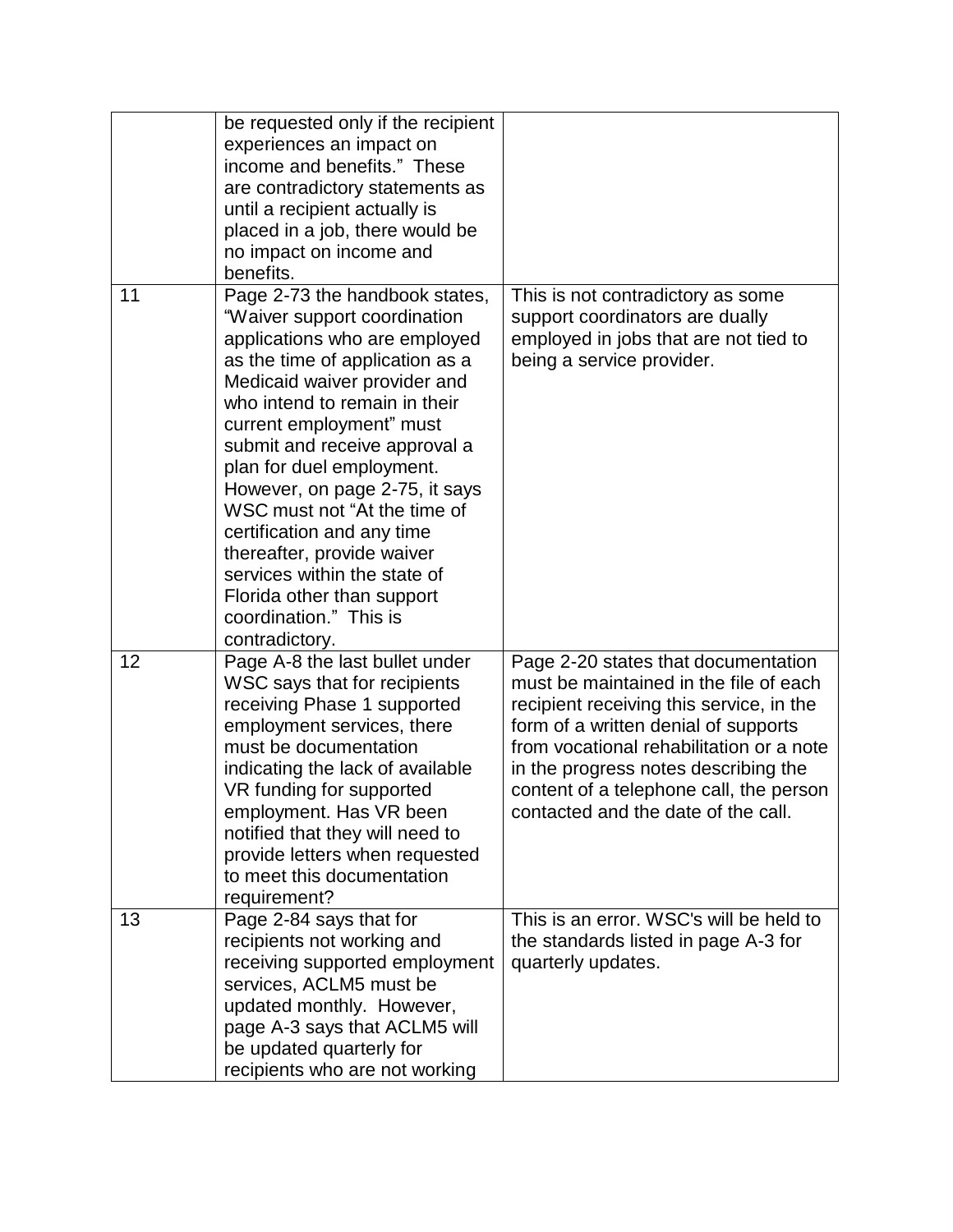|    | and who are receiving                                                                                                                                                                                                                                                                                                                                                                                     |                                                                                                                                                                                                                                                                                                                                                  |
|----|-----------------------------------------------------------------------------------------------------------------------------------------------------------------------------------------------------------------------------------------------------------------------------------------------------------------------------------------------------------------------------------------------------------|--------------------------------------------------------------------------------------------------------------------------------------------------------------------------------------------------------------------------------------------------------------------------------------------------------------------------------------------------|
|    | supported employment.                                                                                                                                                                                                                                                                                                                                                                                     |                                                                                                                                                                                                                                                                                                                                                  |
| 14 | Under transportation the<br>Handbook states, "Providers<br>must utilize group trips, ride<br>sharing and multi-loading to the<br>greatest extent possible. If more<br>than one recipient is being<br>transported, the mileage charge                                                                                                                                                                      | No, if a provider is currently approved<br>for transportation by the mile per their<br>Agreement, this provision applies to<br>them. Trip rates do not need to<br>change to miles.                                                                                                                                                               |
|    | will be shared among recipients<br>transported". If providers now<br>charge by the trip will they need<br>to change and go by mileage?                                                                                                                                                                                                                                                                    |                                                                                                                                                                                                                                                                                                                                                  |
| 15 | Page 2-23 Life Skills Level 3<br>ADT - Place of Service -<br>indicates services "must be<br>provided in the community<br>integrated settings or<br>designated ADT centers that are<br>compliant with the federal HCBS<br>settings rule 42 CFR 441.301"<br>We haven't completed the Self-<br>Assessment or validation<br>process and shouldn't we be<br>able to follow the AHCA<br><b>Transition Plan?</b> | Yes, please follow the transition plan.                                                                                                                                                                                                                                                                                                          |
| 16 | Page 2-41 - Personal Supports -<br>Limitations and Exclusions -<br>How do personal supports staff<br>get the Implementation Plan if<br>another agency is the supported<br>living coach provider?                                                                                                                                                                                                          | Please work with the Waiver Support<br>Coordinator for assistance with<br>obtaining this documentation.                                                                                                                                                                                                                                          |
| 17 | Page 2-47 - Residential<br>Habilitation Standard - Who Can<br>provide - Should effective date<br>be September 2015 and not<br><b>January 1 2015?</b>                                                                                                                                                                                                                                                      | No, the January 1, 2015 date is<br>correct for this service.                                                                                                                                                                                                                                                                                     |
| 18 | Page 2-51 Residential<br><b>Habilitation Behavior Focus -</b><br>Who Can Provide - need<br>grandfather for level 3 BCaBA to<br>do oversight for staff employed<br>before Sept. 2015 Handbook<br>date. There is a shortage and<br>they are often some of the most                                                                                                                                          | Residential habilitation providers who<br>were already enrolled prior to<br>September 2015 must meet all<br>qualifications of the November 2010<br>handbook. However, any new<br>providers must meet the qualifications<br>as specified in the 2015 Handbook.<br>The direct care qualifications are on<br>page 1-21. Other qualifications can be |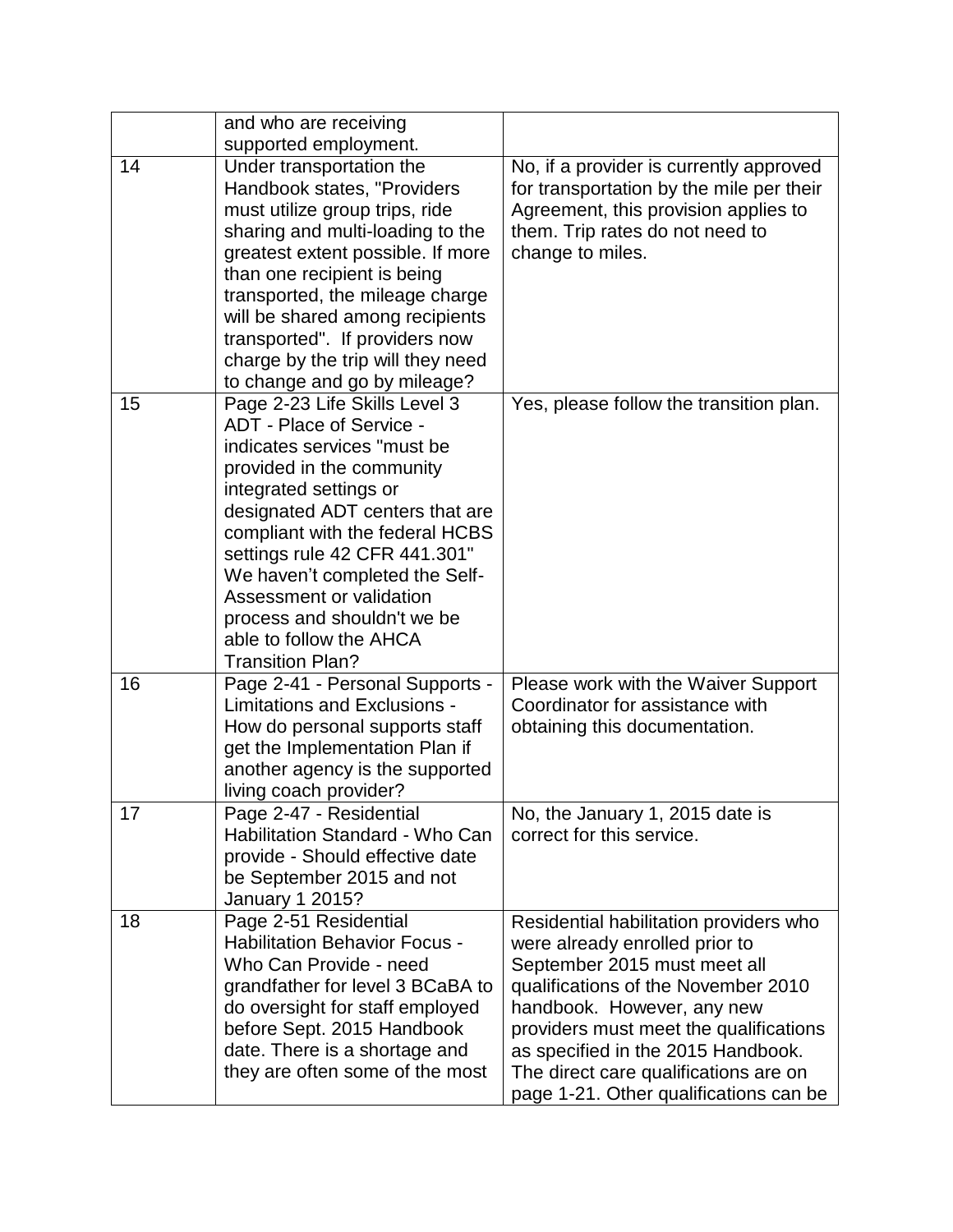|    | qualified to do so from a                                                                                                                                                                                                                                                                                                | found on pages 2-47, 2-51, 2-52, 2-                                                                                                                                                                                                                             |
|----|--------------------------------------------------------------------------------------------------------------------------------------------------------------------------------------------------------------------------------------------------------------------------------------------------------------------------|-----------------------------------------------------------------------------------------------------------------------------------------------------------------------------------------------------------------------------------------------------------------|
|    | practical perspective.                                                                                                                                                                                                                                                                                                   | 54, and 2-55.                                                                                                                                                                                                                                                   |
| 19 | Page 2-66 Supported Living<br>Coaching - Limitations and<br>Exclusions - clarify that APD<br>Representative Payee approval<br>prior to becoming representative<br>payee doesn't apply for<br>consumers the provider was rep<br>payee for prior to Sept. 2015<br>revision.                                                | This is correct. Arrangements in place<br>prior to handbook promulgation do not<br>require APD notification.                                                                                                                                                    |
| 20 | Page 2-97 - Behavior Assistant<br>Services - Will consumers be<br>provided due process for<br>reduced services that are above<br>the new cap of 32 QH? When<br>will reduction be effective and<br>will new service authorizations<br>with reduction for Oct.-Dec.<br>2015 be issued?                                     | Yes, clients will be afforded due<br>process.                                                                                                                                                                                                                   |
| 21 | Page 2-107 - Transportation<br>Services - Reimbursement - If<br>the provider has a monthly rate<br>but it is significantly below actual<br>expenses, should the provider<br>contact Region office or APD<br>Tallahassee to renegotiate<br>monthly rate to reflect actual<br>cost?                                        | Yes, please work through the Region<br>office.                                                                                                                                                                                                                  |
| 22 | Appendix A - Documentation<br><b>Requirements - Life Skills</b><br>Development - there is no<br>asterisk (*) for Daily attendance<br>log. Are the only items required<br>to be sent the quarterly<br>summary and implementation<br>plan to WSC prior billing or<br>within 10 calendar days of the<br>billing as per A-2? | The items that have an asterisk in the<br>Life Skills Development section on A-2<br>and A-3 are the service log, quarterly<br>summary and implementation plan.<br>Please review those pages for the<br>specific Life Skills Development<br>service you provide. |
| 23 | In the past, Adult Day Training<br>was limited to 6 hours a day.<br>Our program runs from 8am to<br>2pm. Many of the individuals are<br>here for longer than 6 hours.<br>ADT's can now bill up to 8 hours<br>per day. Does the notes section                                                                             | The provider needs to work with the<br>client and WSC to ensure service<br>provision matches the client's<br>preferences and needs. The<br>handbook does allow more than 6<br>hours per day of adult day training.<br>However, there is also a limit to no      |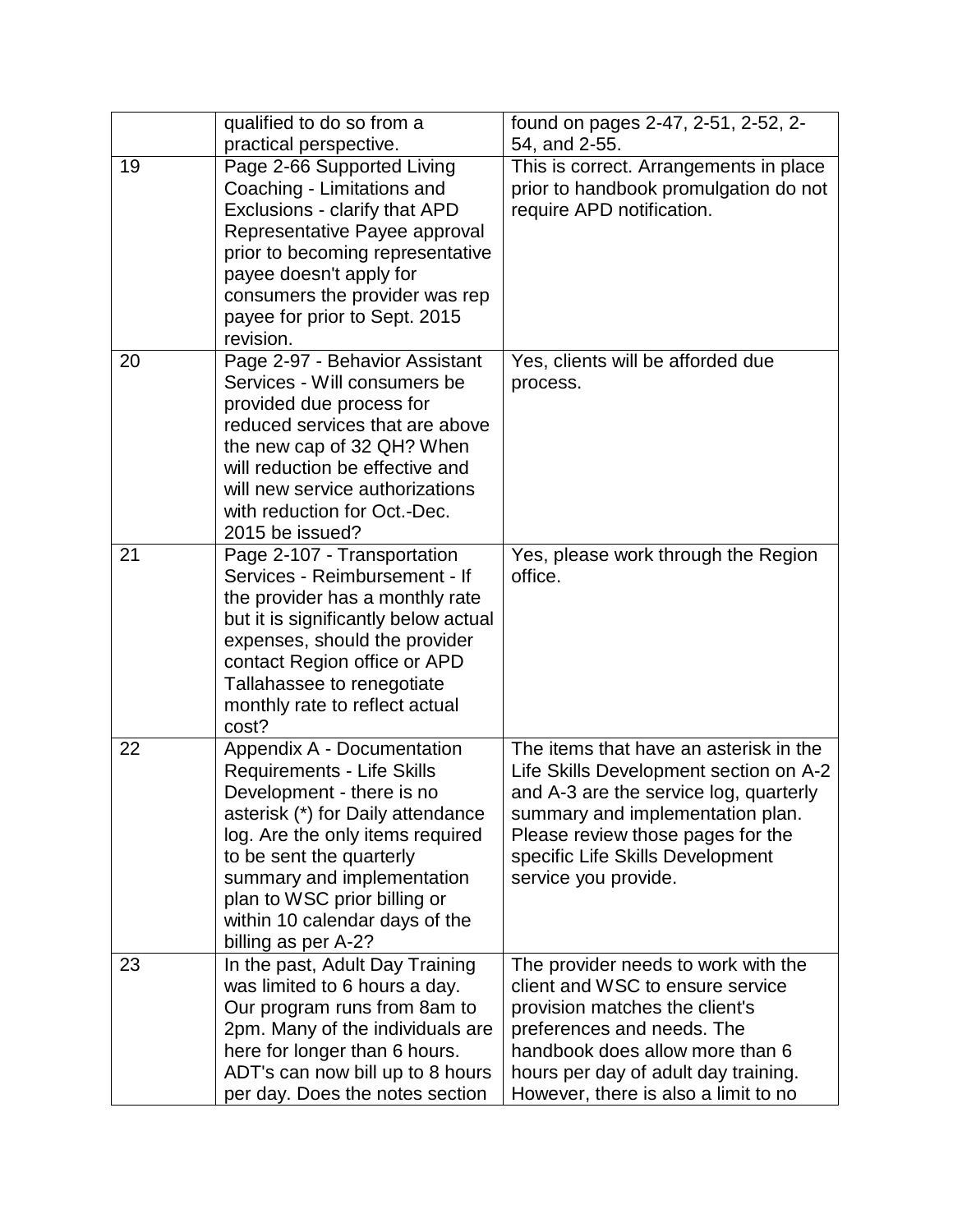| on the service authorization<br>dictate how many hours a day<br>we can bill? If a service<br>authorization states in the notes<br>section "based on 6 hrs. a day<br>for 80 days" which would be 480<br>units, could we bill 7 hours a day<br>for 68 days? | more than 112 hours per week of all<br>life skills development combined,<br>which includes adult day training,<br>companion and supported<br>employment. We would want to make<br>sure there is no conflict with other<br>services. The WSC will be key in<br>helping with this. Additionally, page 3-<br>4 has the following information about<br>the "comments" section of the service<br>authorization: "The provider must<br>have an APD approved service<br>authorization for the service rendered.<br>The service authorizations will be<br>issued by the WSCs at least quarterly<br>or as they change. The total units of<br>service are available for the entire<br>quarter and not limited to a monthly<br>amount. In order to allow for increased<br>flexibility the "Comments" section of<br>the service authorization should be<br>used to describe how the amount,<br>frequency, duration, intensity and<br>scope of the service are generally<br>intended. The 'Comments' section is |
|-----------------------------------------------------------------------------------------------------------------------------------------------------------------------------------------------------------------------------------------------------------|----------------------------------------------------------------------------------------------------------------------------------------------------------------------------------------------------------------------------------------------------------------------------------------------------------------------------------------------------------------------------------------------------------------------------------------------------------------------------------------------------------------------------------------------------------------------------------------------------------------------------------------------------------------------------------------------------------------------------------------------------------------------------------------------------------------------------------------------------------------------------------------------------------------------------------------------------------------------------------------------------|
|                                                                                                                                                                                                                                                           | not intended to be used for monitoring                                                                                                                                                                                                                                                                                                                                                                                                                                                                                                                                                                                                                                                                                                                                                                                                                                                                                                                                                             |
|                                                                                                                                                                                                                                                           | but for general guidance."                                                                                                                                                                                                                                                                                                                                                                                                                                                                                                                                                                                                                                                                                                                                                                                                                                                                                                                                                                         |

#### **BILLING**

| Question      | Question                                                                                                                                                                                                                                                                                     | <b>Answer</b>                                                                                                                                                                                                          |
|---------------|----------------------------------------------------------------------------------------------------------------------------------------------------------------------------------------------------------------------------------------------------------------------------------------------|------------------------------------------------------------------------------------------------------------------------------------------------------------------------------------------------------------------------|
| #             |                                                                                                                                                                                                                                                                                              |                                                                                                                                                                                                                        |
|               | Should the billing date be the last day of<br>the month or the last day the consumer<br>received services? For example, if the<br>consumer's last day of service was<br>9/29/15, then should we date the billing<br>as such or do we reflect the last billable<br>calendar date of 9/2015?   | Either the last day of service<br>or the end of the month if the<br>individual attended all month                                                                                                                      |
| $\mathcal{P}$ | Should the billing be monthly for the<br>consumers as opposed to daily? The<br>daily records should reflect the hours<br>and minutes per day and at the end of<br>the month we should add either 15, 30<br>or 45 minutes per day and at the end of<br>the month, round down if 30 minutes or | The number of hours the<br>consumer attends each day<br>should be added together for<br>all days the service was<br>provided to get a monthly total.<br>You should not round for each<br>day of service. The resulting |